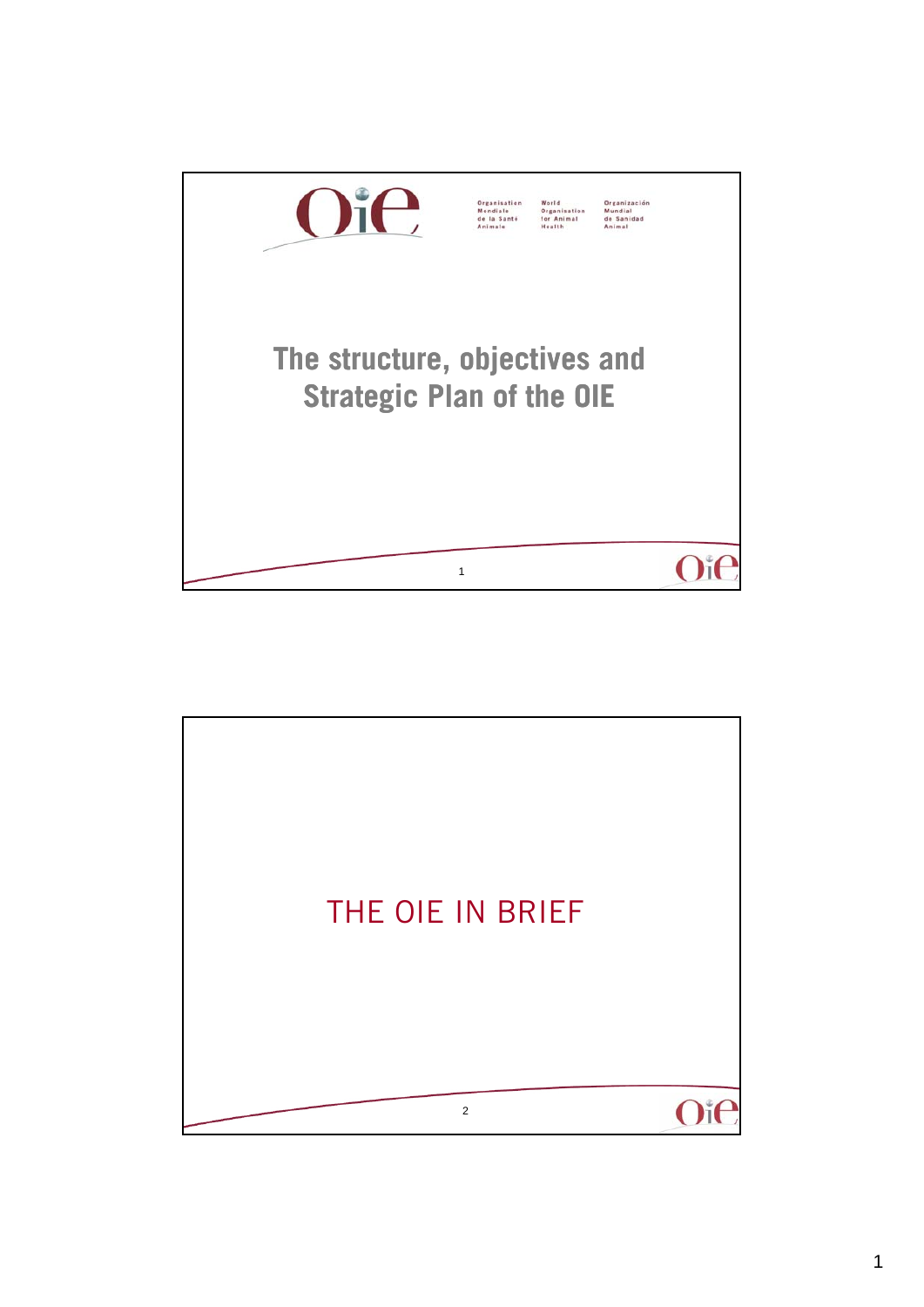

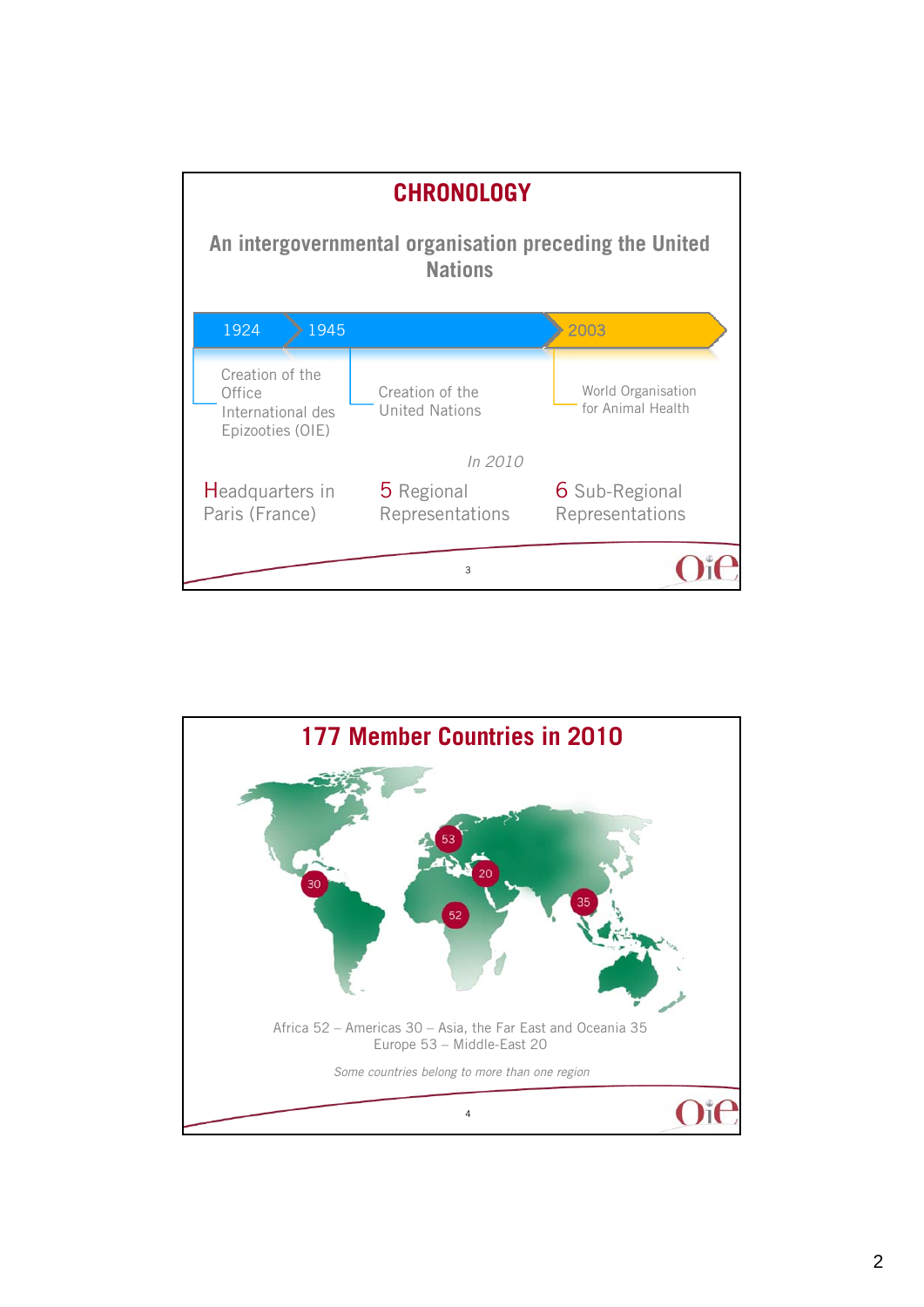

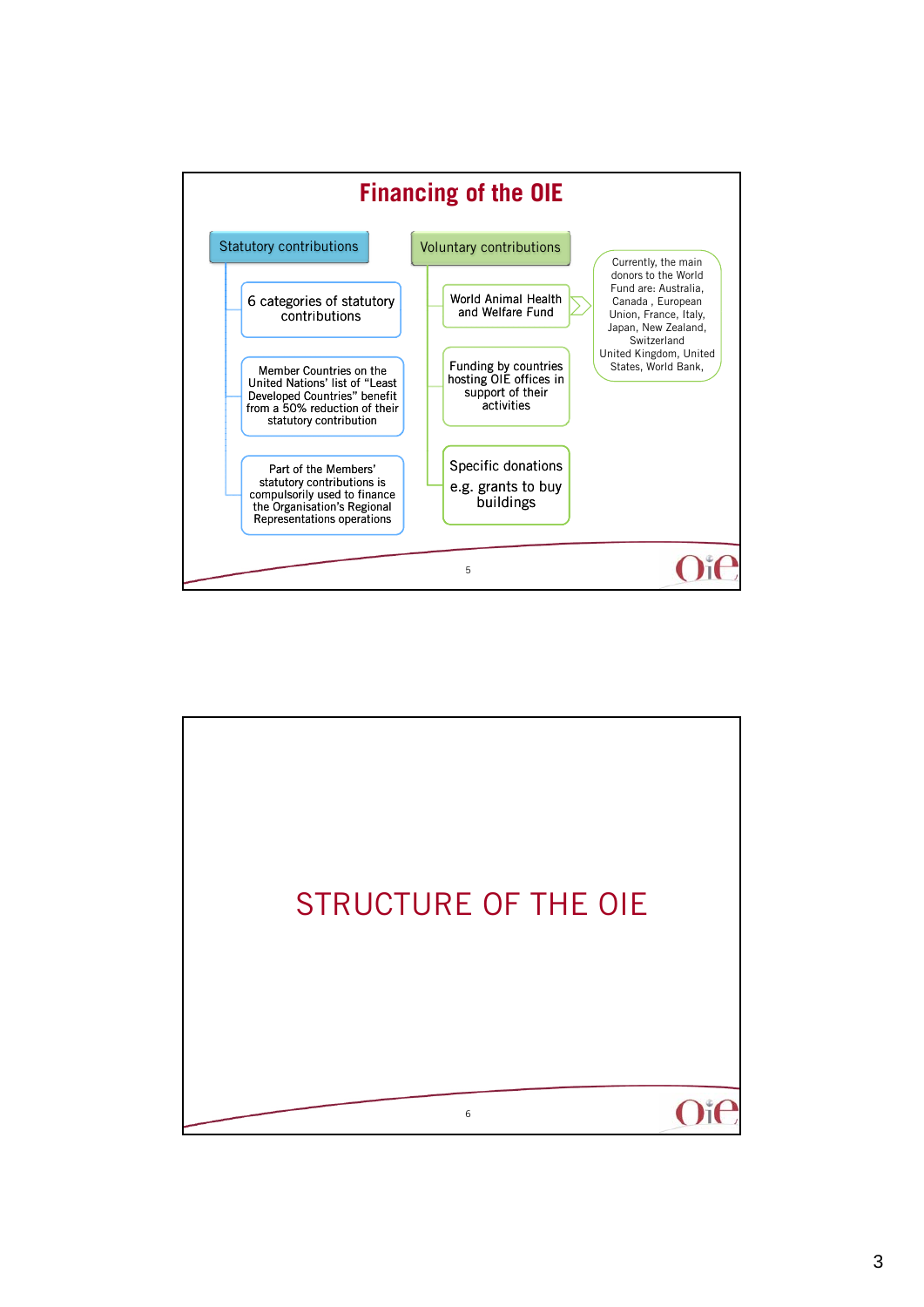

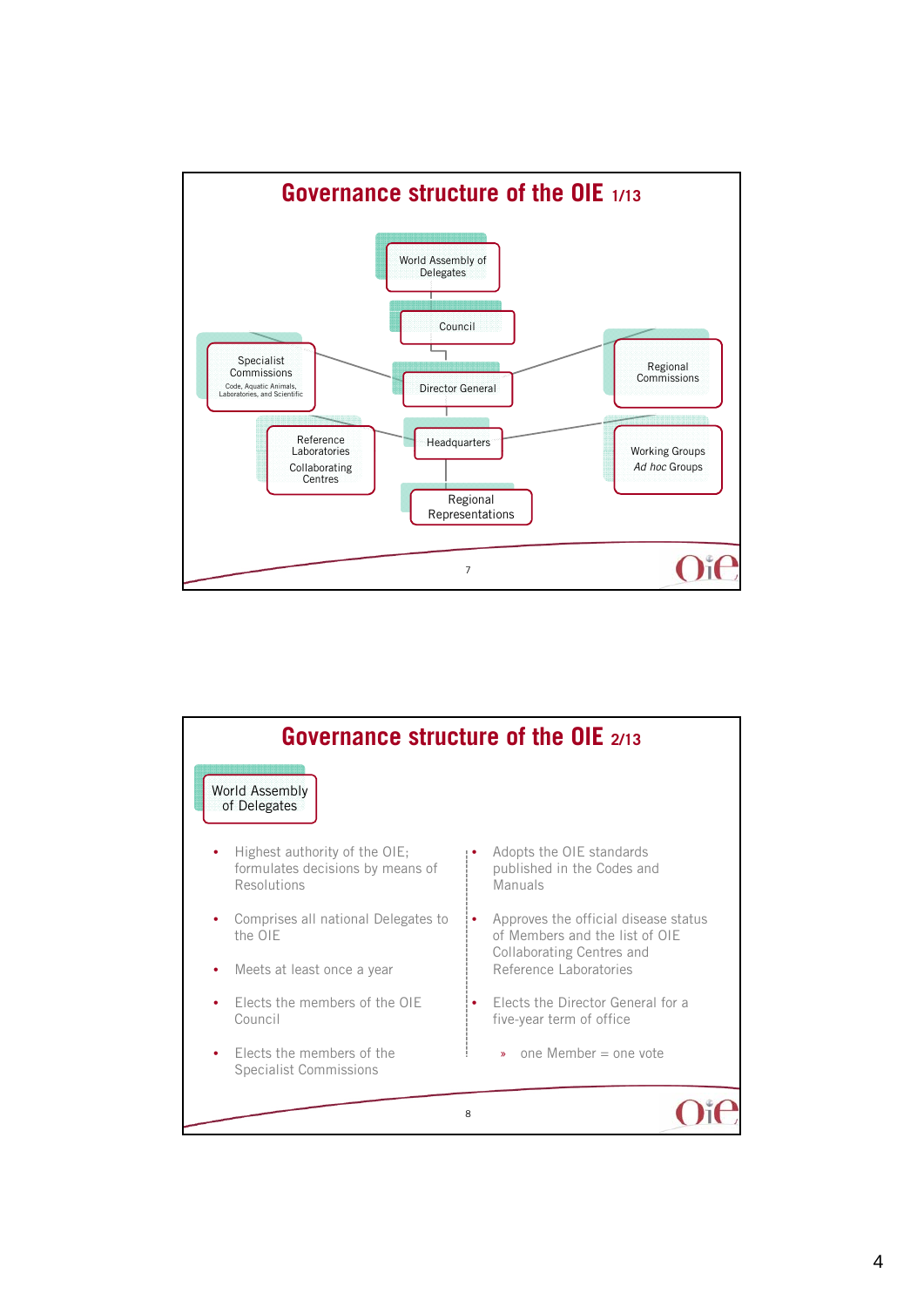

| <b>Governance structure of the OIE 4/13</b> |                                  |                |                                                                                                                                                                                                                           |  |  |
|---------------------------------------------|----------------------------------|----------------|---------------------------------------------------------------------------------------------------------------------------------------------------------------------------------------------------------------------------|--|--|
| The Council 2/2<br>May 2010                 |                                  |                |                                                                                                                                                                                                                           |  |  |
| President                                   | Past President                   | Vice-President | Members                                                                                                                                                                                                                   |  |  |
| Dr Carlos Correa<br>Messuti (Uruguay)       | Dr Barry O'Neil (New<br>Zealand) | To be elected  | Dr Brian R. Evans<br>(Canada)<br>Dr Florência Cipriano<br>(Mozambique)<br>Dr Rachid Bouguedour<br>(Algeria)<br>Dr Tenzin Dhendup<br>(Bhutan)<br>Dr Nikolay Vlasov<br>(Russia)<br>Dr Nasser Eddin Al-<br>Hawamdeh (Jordan) |  |  |
|                                             |                                  | 10             |                                                                                                                                                                                                                           |  |  |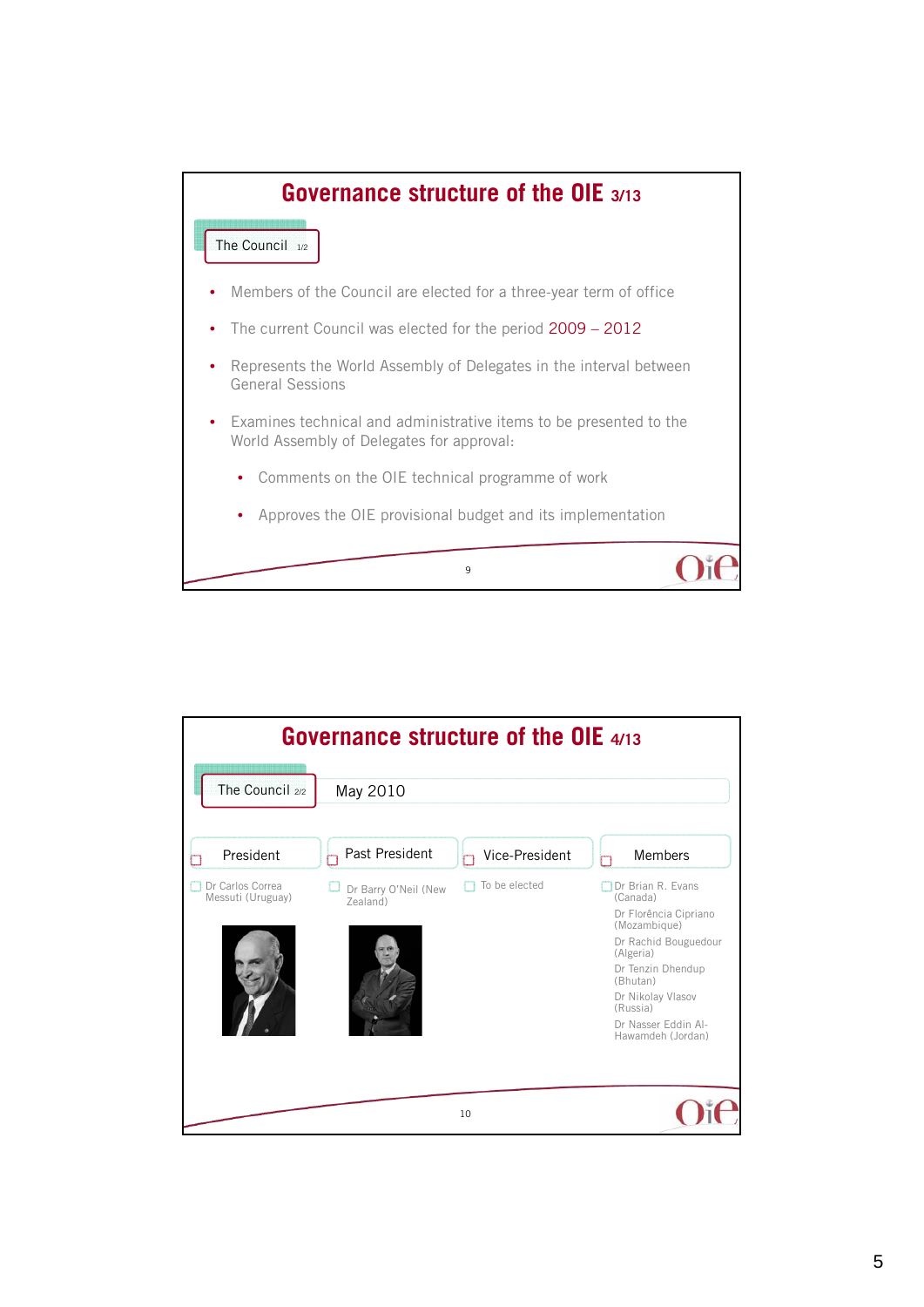

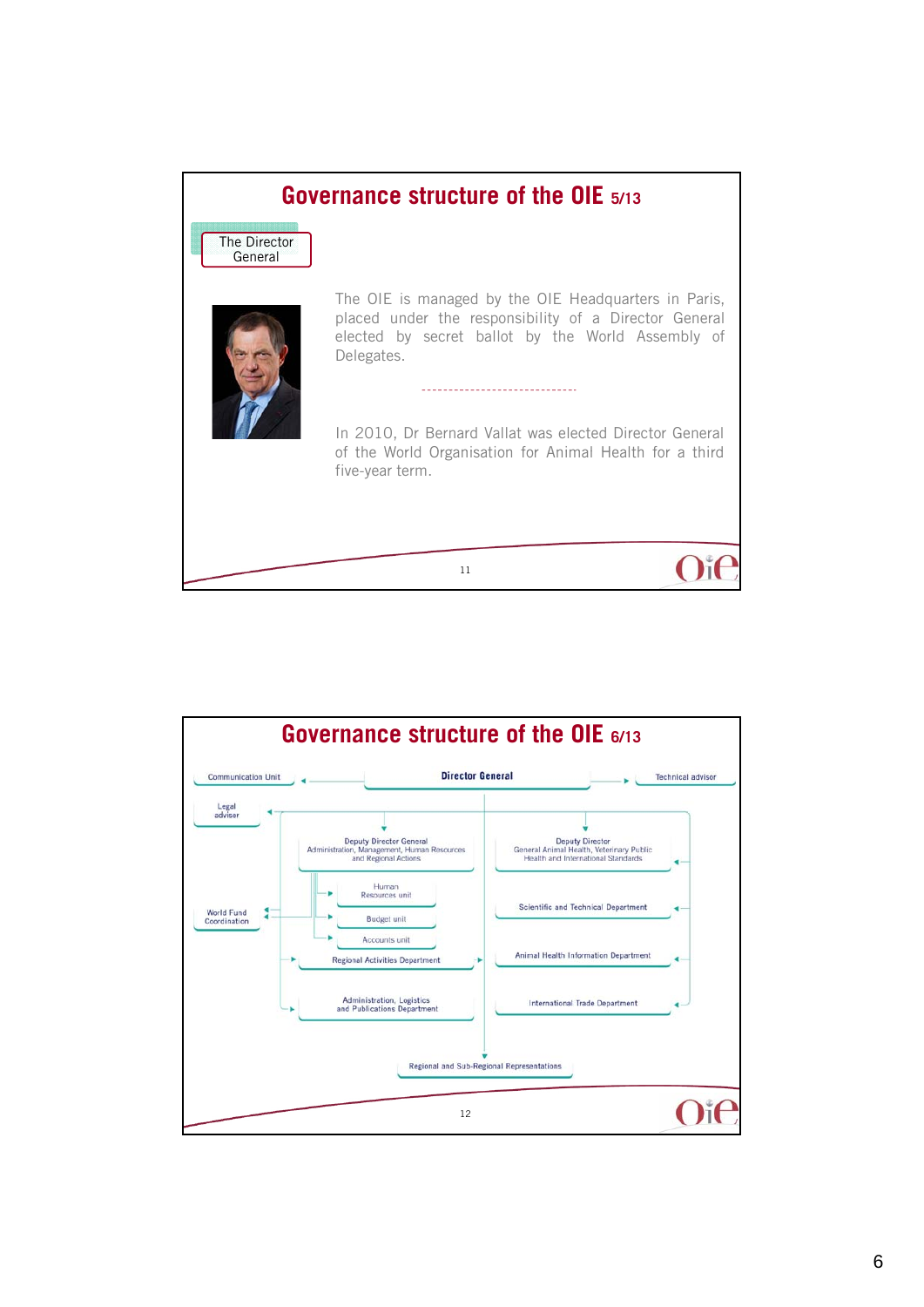

| <b>Governance structure of the OIE 8/13</b><br>Specialist<br>Commissions 2/2                                                                                                                                                                             |                                                                                                                                                                                                                                                                                                                                                                                       |                                                                                                                                                                                                                                                                                                                                                                                                                      |                                                                                                                                                                                                                                                                                                                                                                                                                                                                                                          |  |
|----------------------------------------------------------------------------------------------------------------------------------------------------------------------------------------------------------------------------------------------------------|---------------------------------------------------------------------------------------------------------------------------------------------------------------------------------------------------------------------------------------------------------------------------------------------------------------------------------------------------------------------------------------|----------------------------------------------------------------------------------------------------------------------------------------------------------------------------------------------------------------------------------------------------------------------------------------------------------------------------------------------------------------------------------------------------------------------|----------------------------------------------------------------------------------------------------------------------------------------------------------------------------------------------------------------------------------------------------------------------------------------------------------------------------------------------------------------------------------------------------------------------------------------------------------------------------------------------------------|--|
| <b>Terrestrial Animal Health</b><br><b>Standards Commission</b><br>"Code Commission"                                                                                                                                                                     | Scientific Commission for<br><b>Animal Diseases</b><br>"Scientific Commission"                                                                                                                                                                                                                                                                                                        | <b>Aquatic Animal Health</b><br><b>Standards Commission</b><br>"Aquatic Animals<br>Commission"                                                                                                                                                                                                                                                                                                                       | <b>Biological Standards</b><br>Commission<br>"Laboratories Commission"                                                                                                                                                                                                                                                                                                                                                                                                                                   |  |
| Responsible for updating the<br>Terrestrial Animal Health<br>Code annually; proposes new<br>standards for adoption by<br>the World Assembly of<br>Delegates.<br>Responsible for ensuring<br>that the Code reflects<br>current scientific<br>information. | Assists in identifying the<br>most appropriate strategies<br>and measures for the<br>following:<br>· disease surveillance<br>· disease prevention and<br>control<br>• examining Members'<br>request regarding their<br>official animal health<br>status, for countries that<br>wish to be included on<br>the OIF official list of<br>countries or zones free<br>from certain diseases | Compiles information on<br>diseases of fish, molluscs,<br>crustaceans and amphibians<br>and recommends<br>appropriate prevention and<br>control methods for these<br><i><b>PAPRAPIN</b></i><br>Responsible for updating<br>the Aquatic Animal Health<br>Code and the Manual of<br>Diagnostic Tests for Aquatic<br>Animals; and for proposing<br>new standards for adoption<br>by the World Assembly of<br>Delegates. | Establishes or approves methods<br>for:<br>· diagnostic of diseases of<br>mammals, birds and bees<br>· defining quality criteria of<br>biological products such as<br>vaccines, used for disease<br>control purposes<br>Oversees production and<br>adoption of the Manual of<br>Diagnostic Tests and Vaccines<br>for Terrestrial Animals.<br>Advises the Director General in<br>supervising the global network of<br>OIE Reference Laboratories and<br>Collaborating Centres (227<br>worldwide in 2010). |  |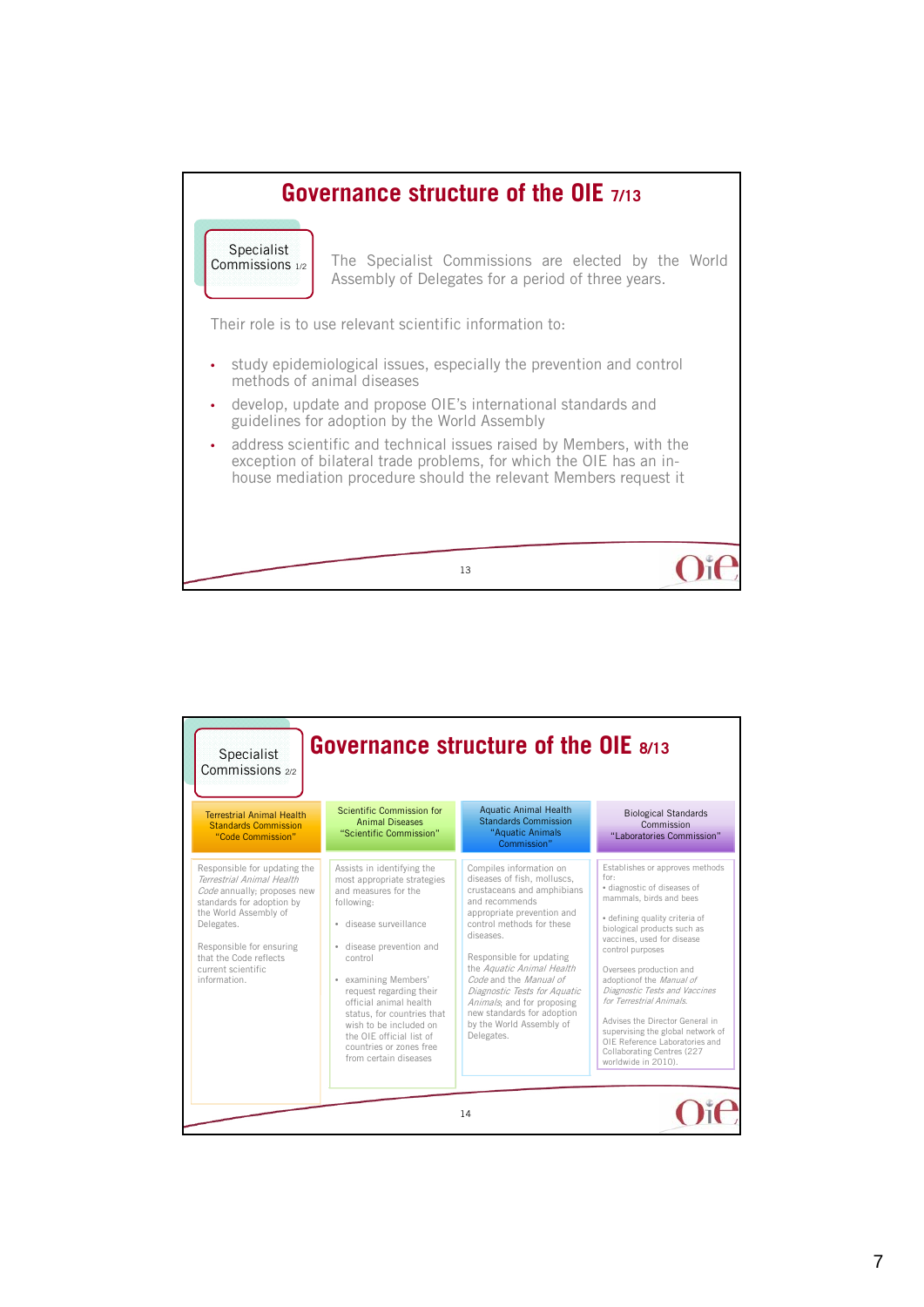

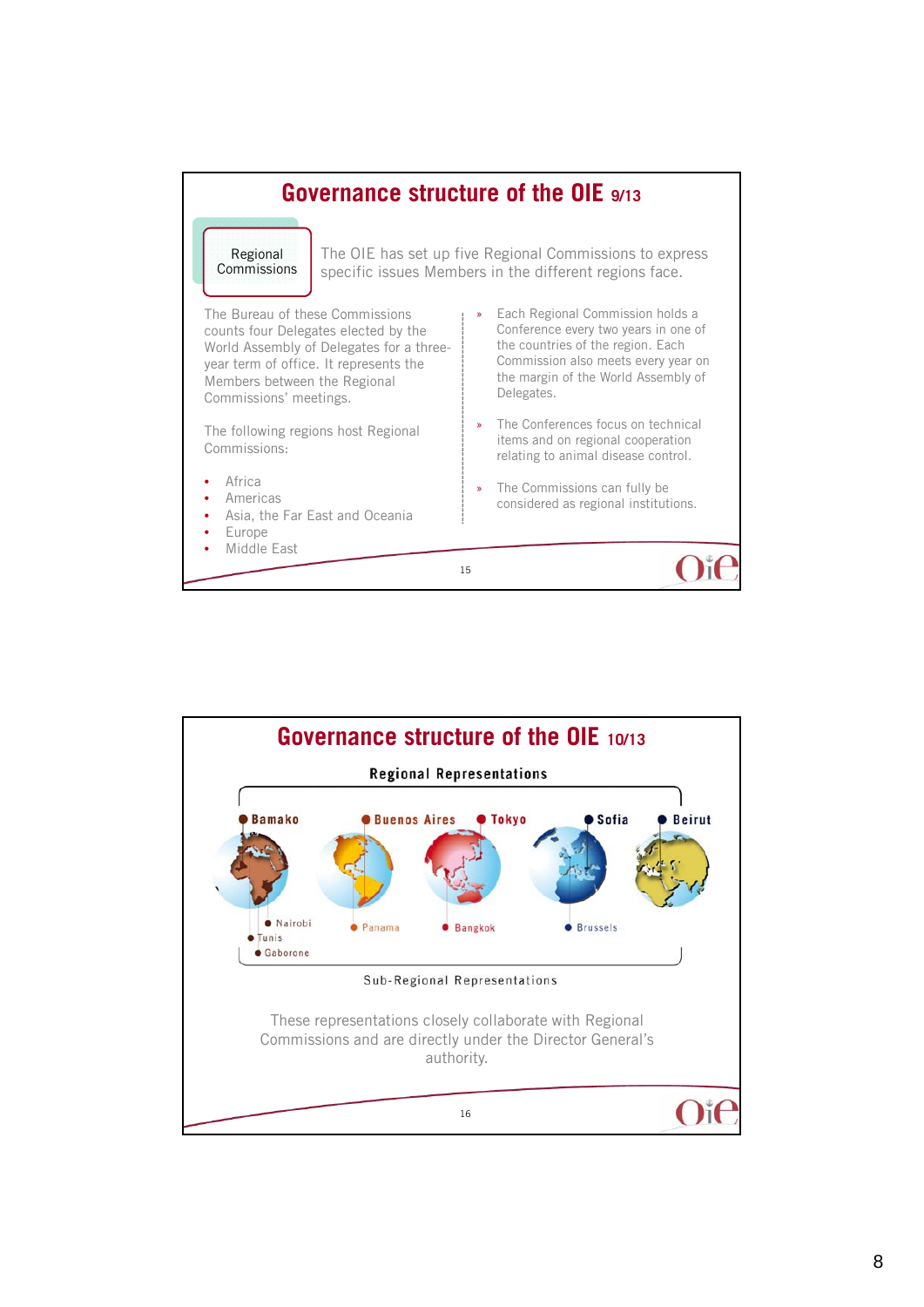

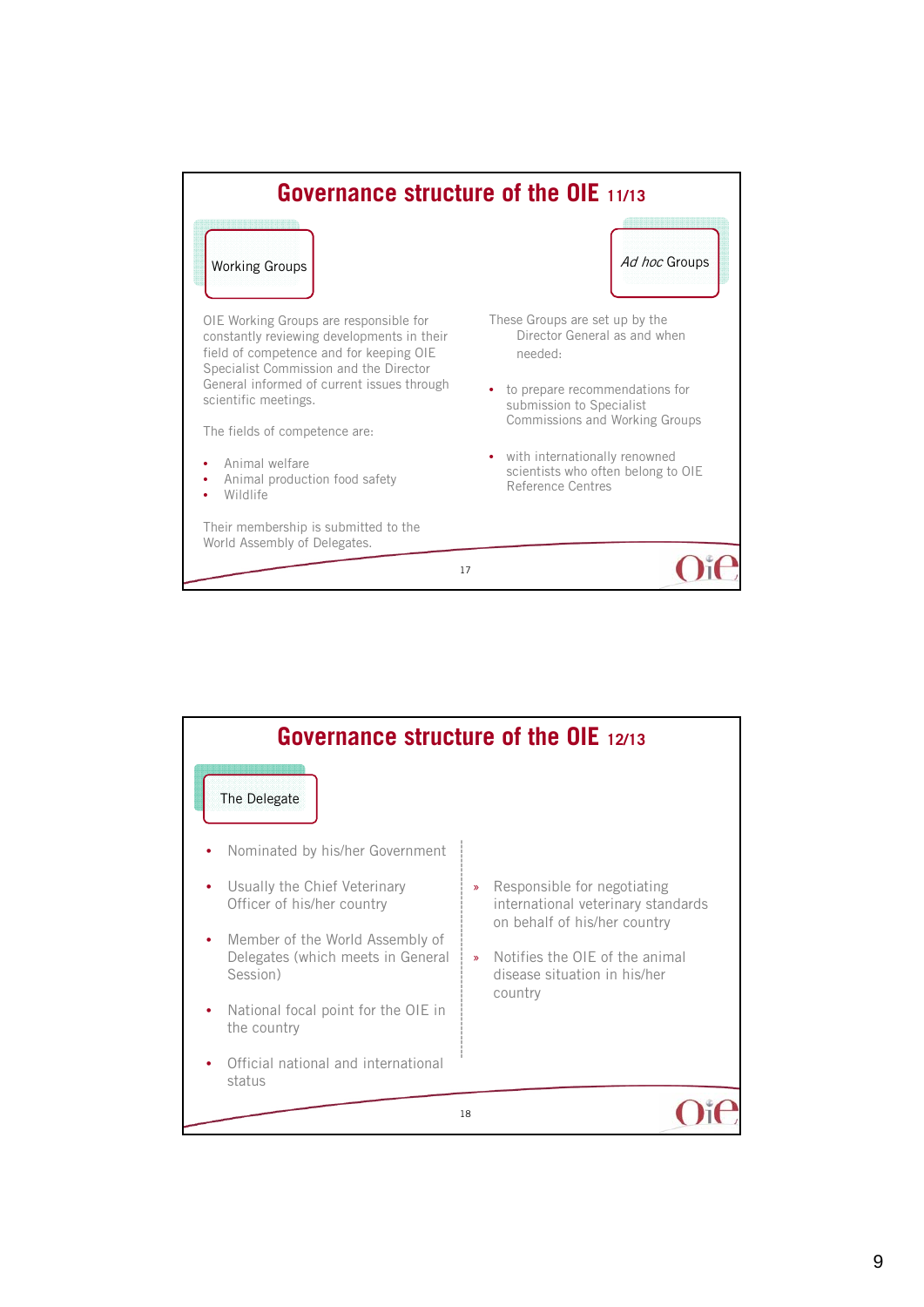

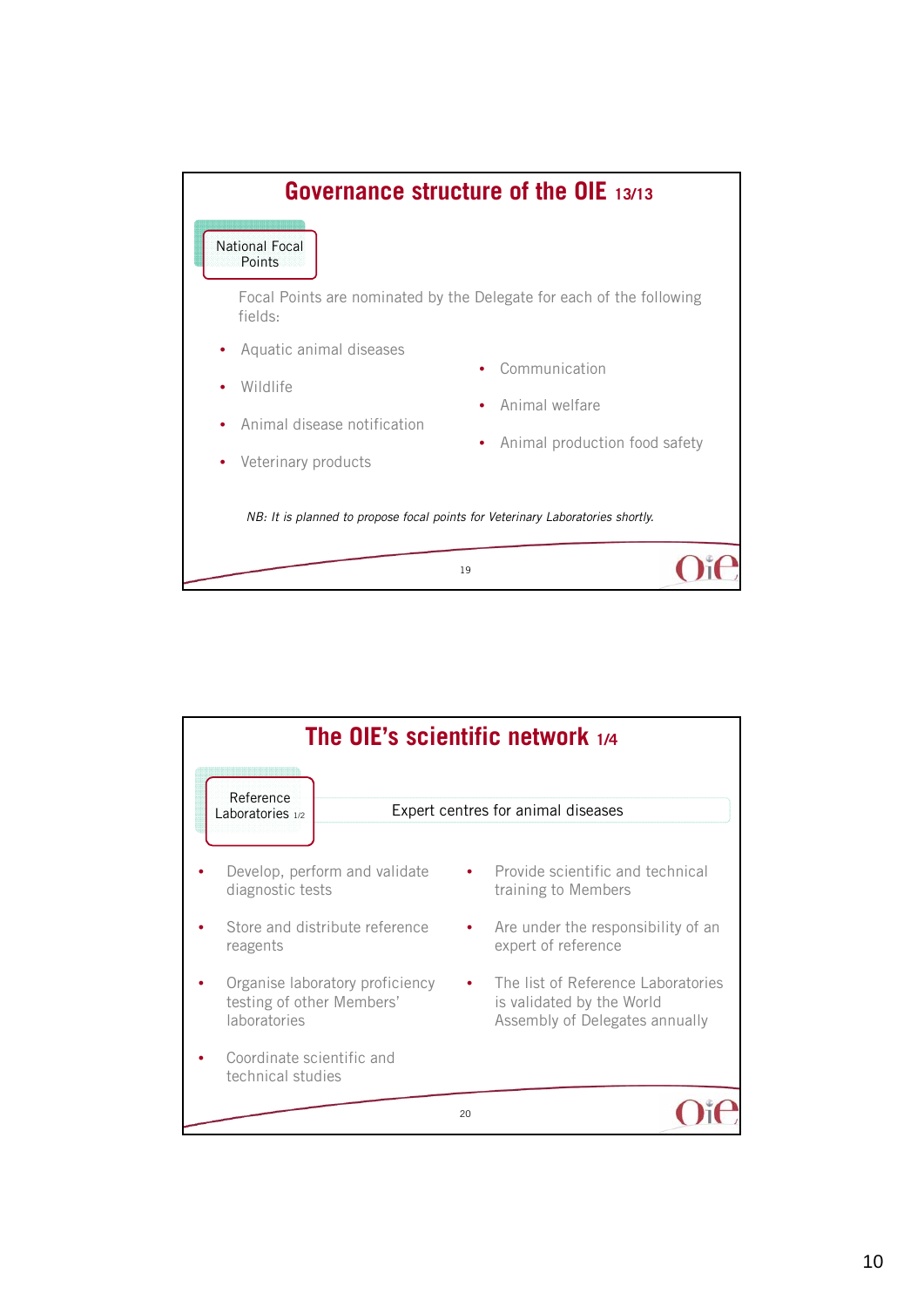

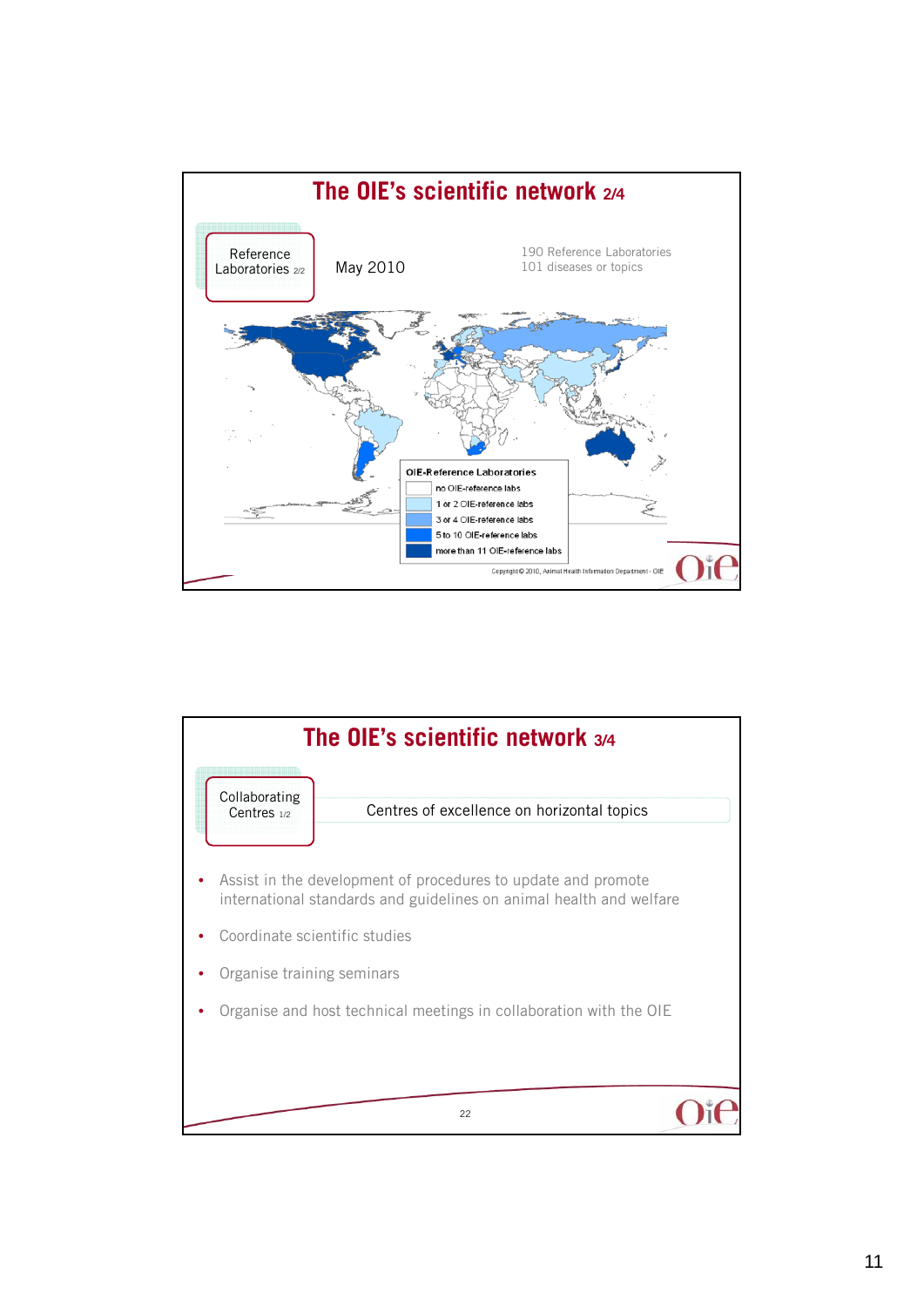

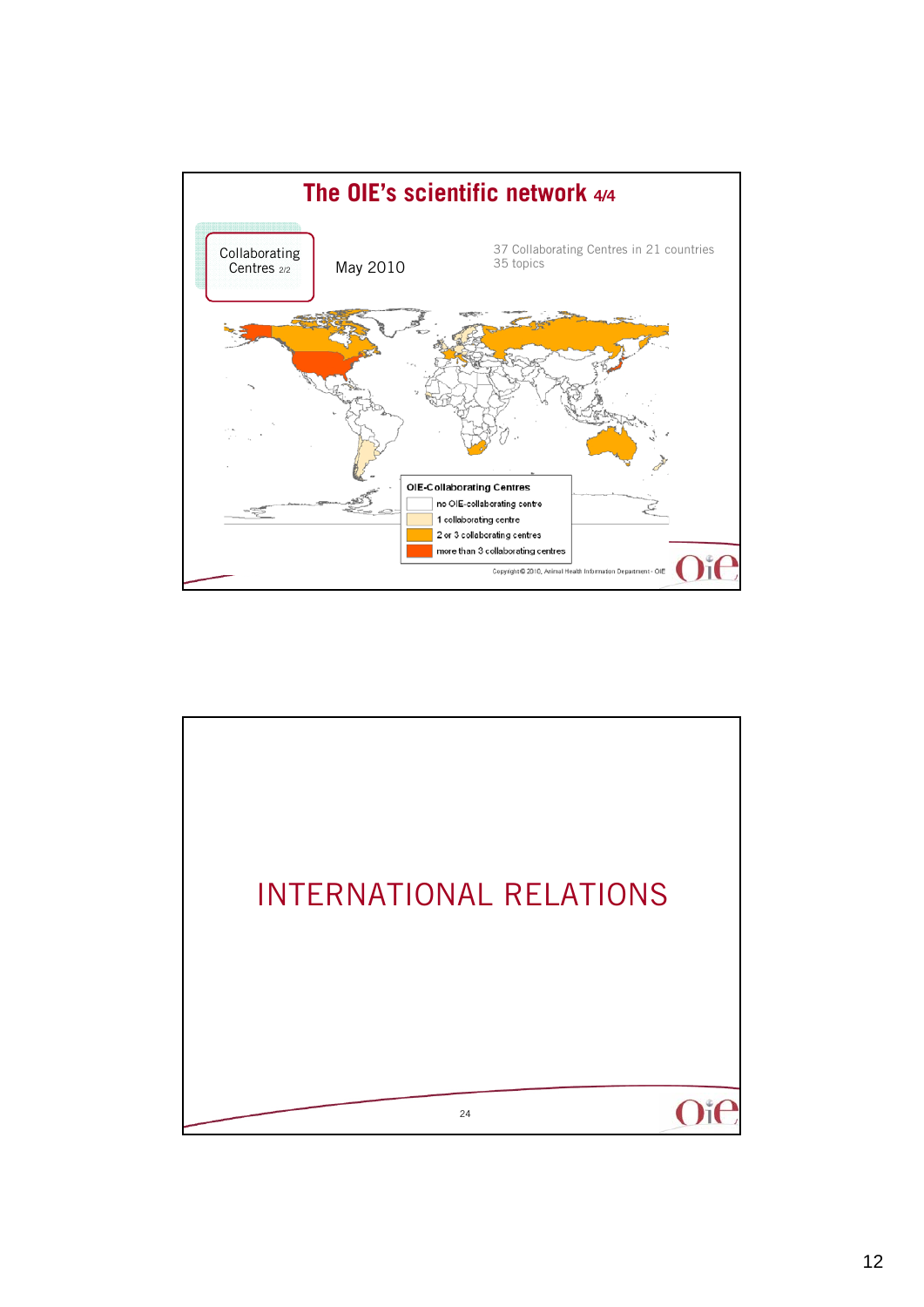

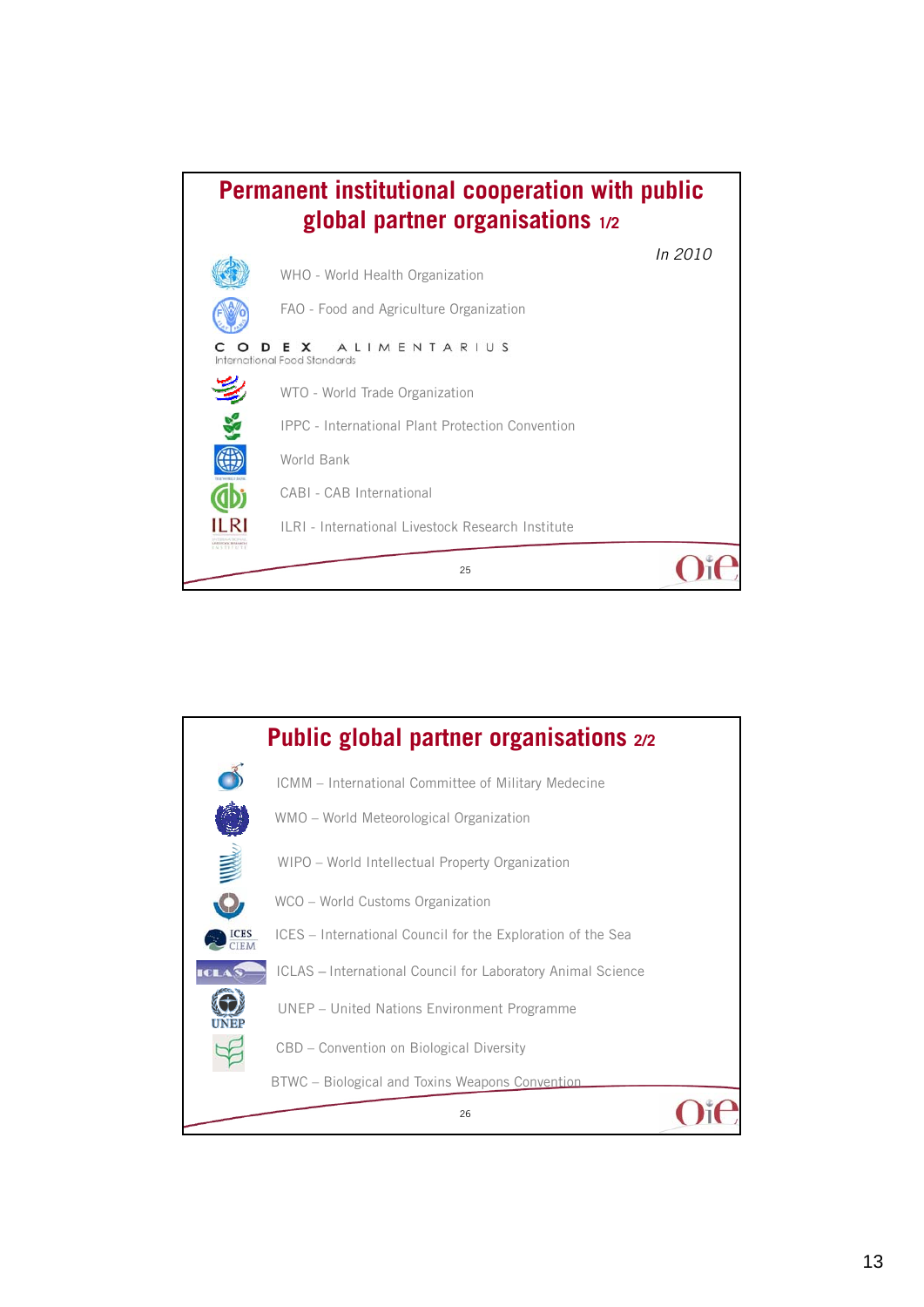

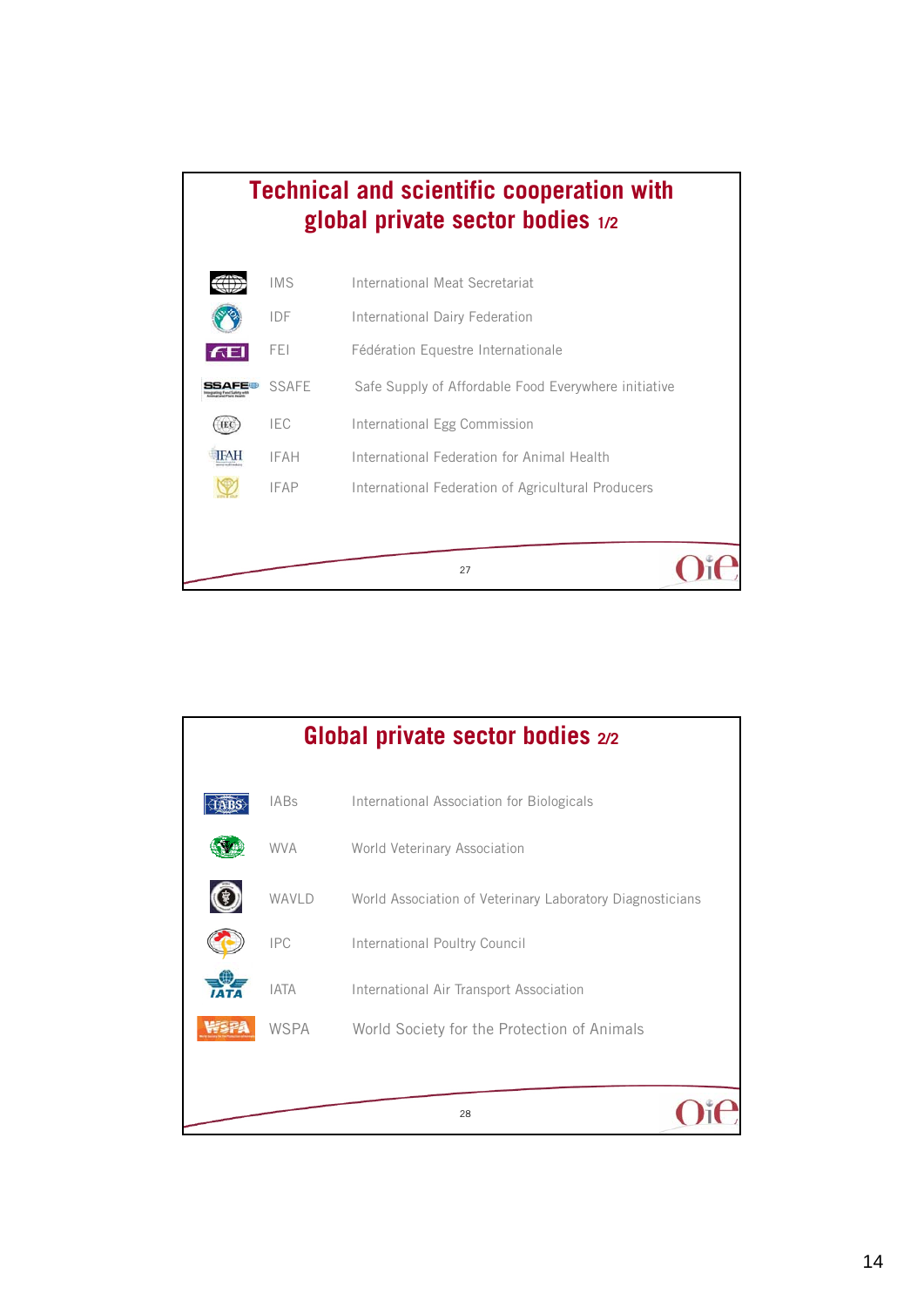

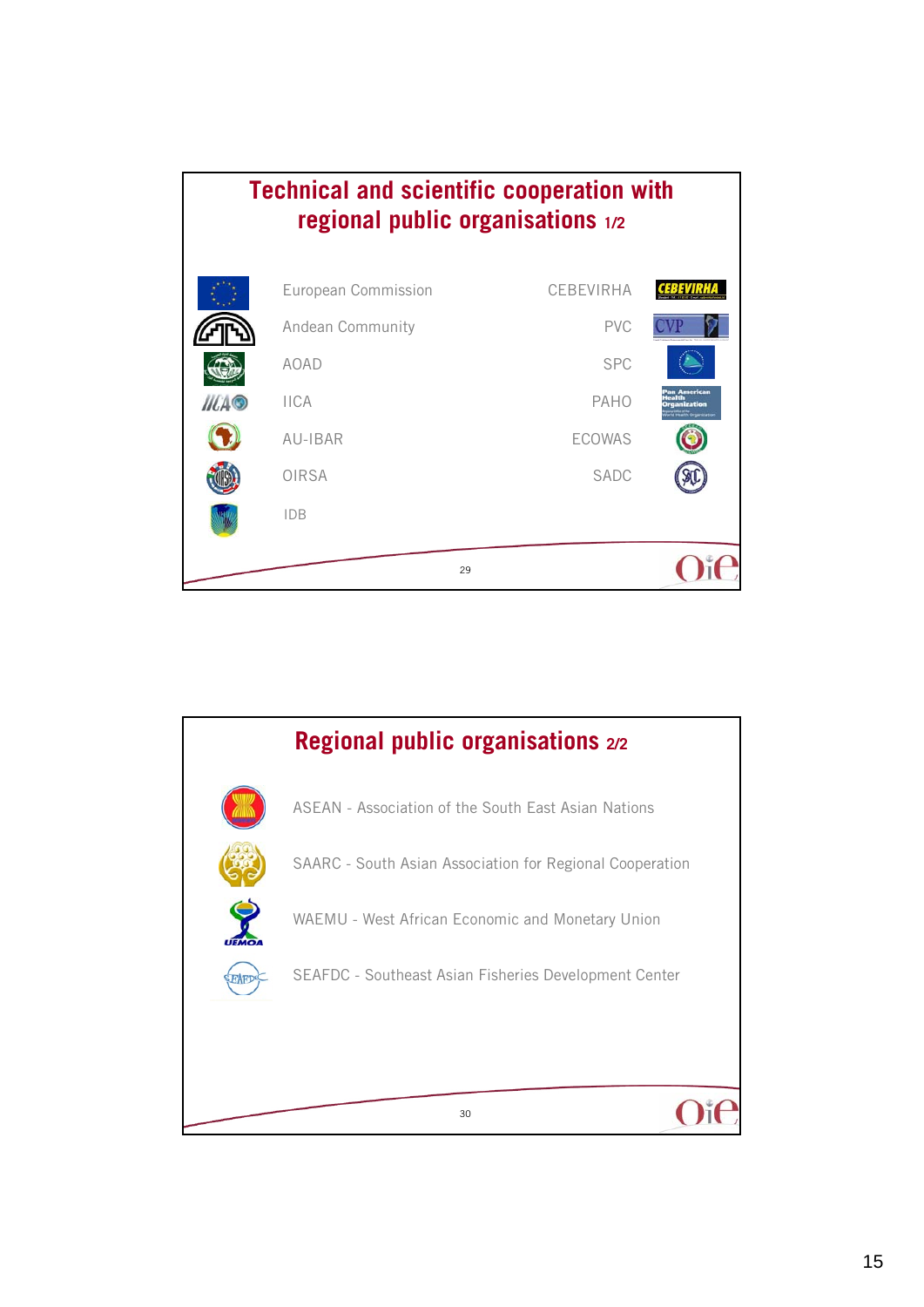

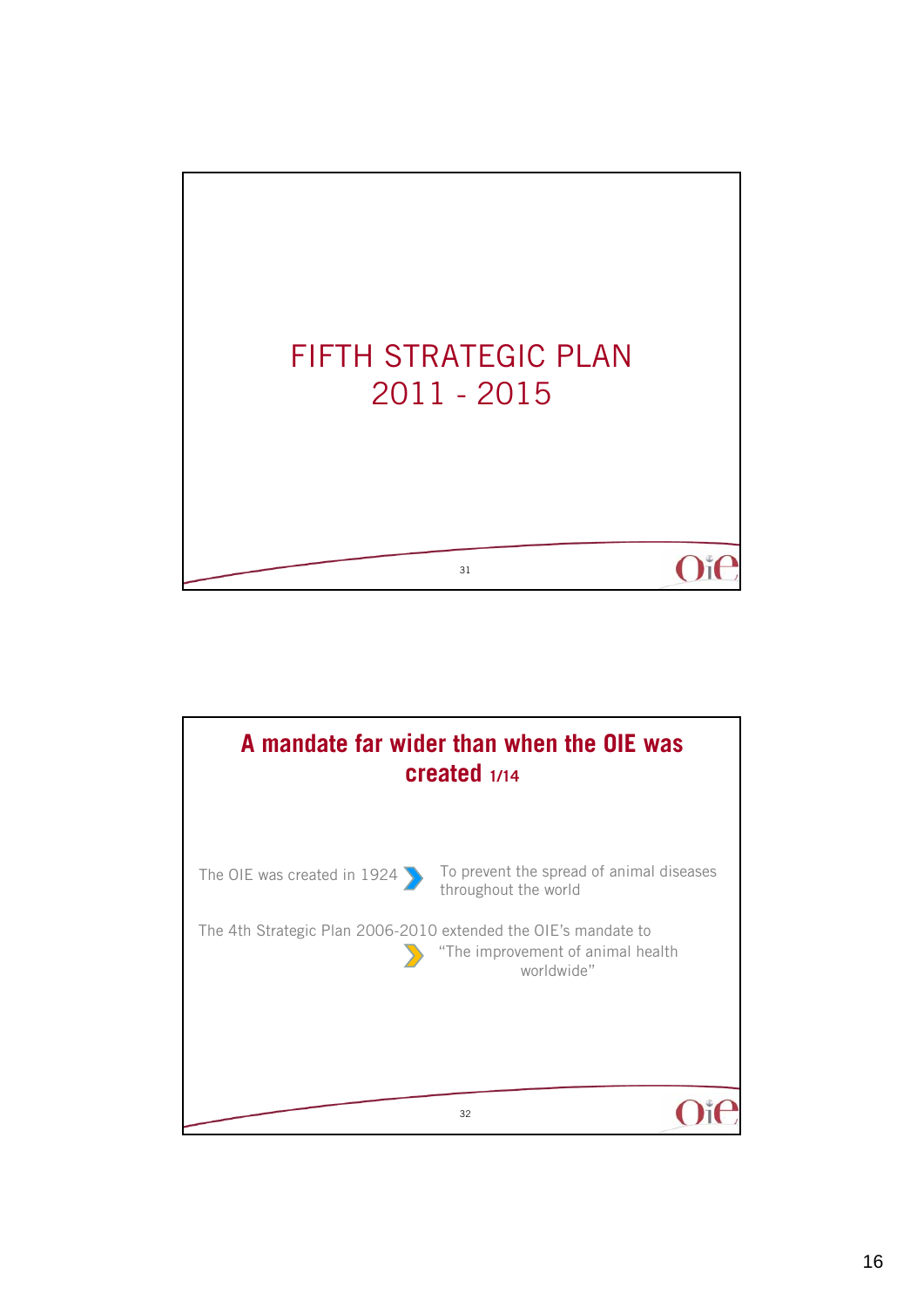

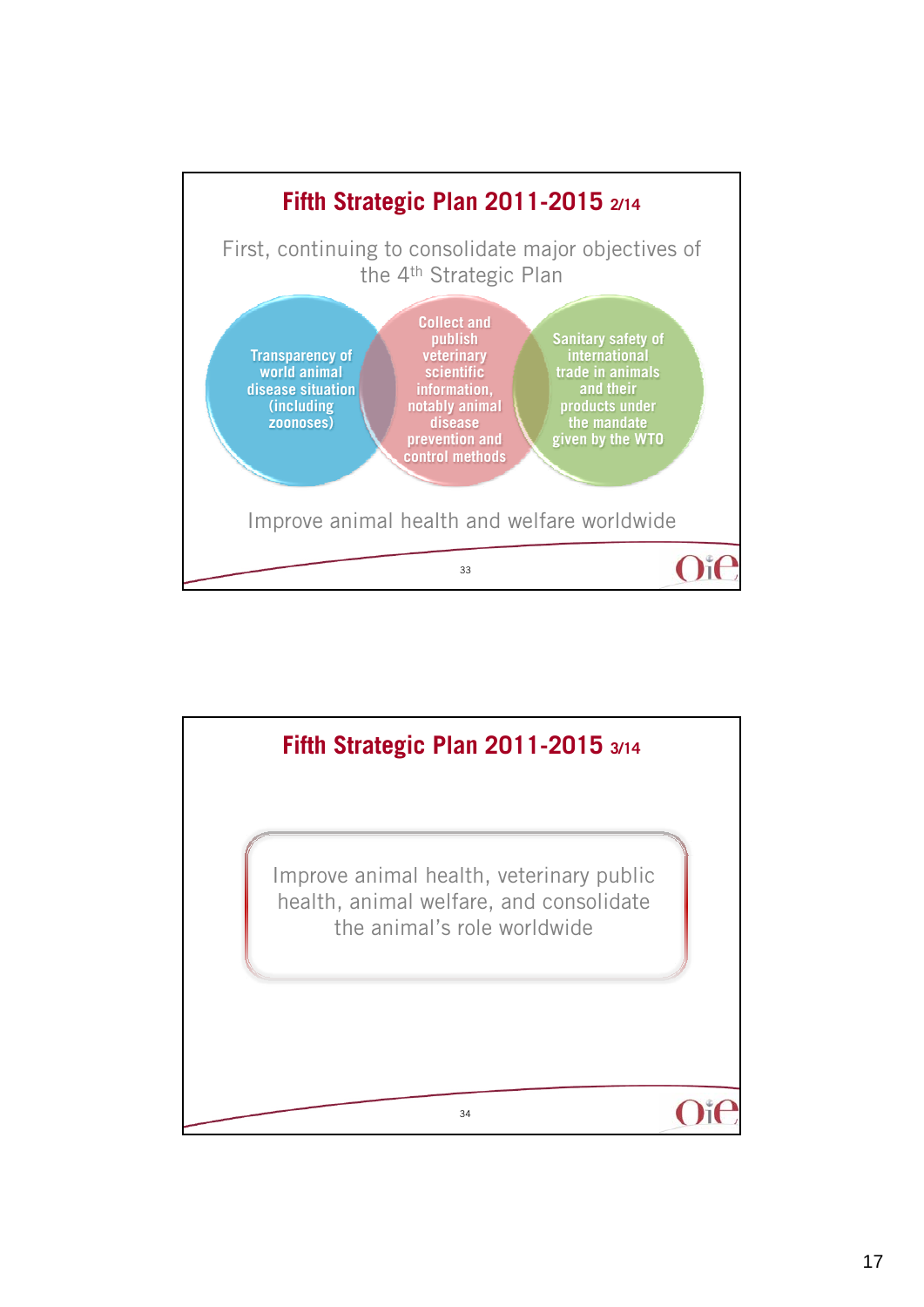

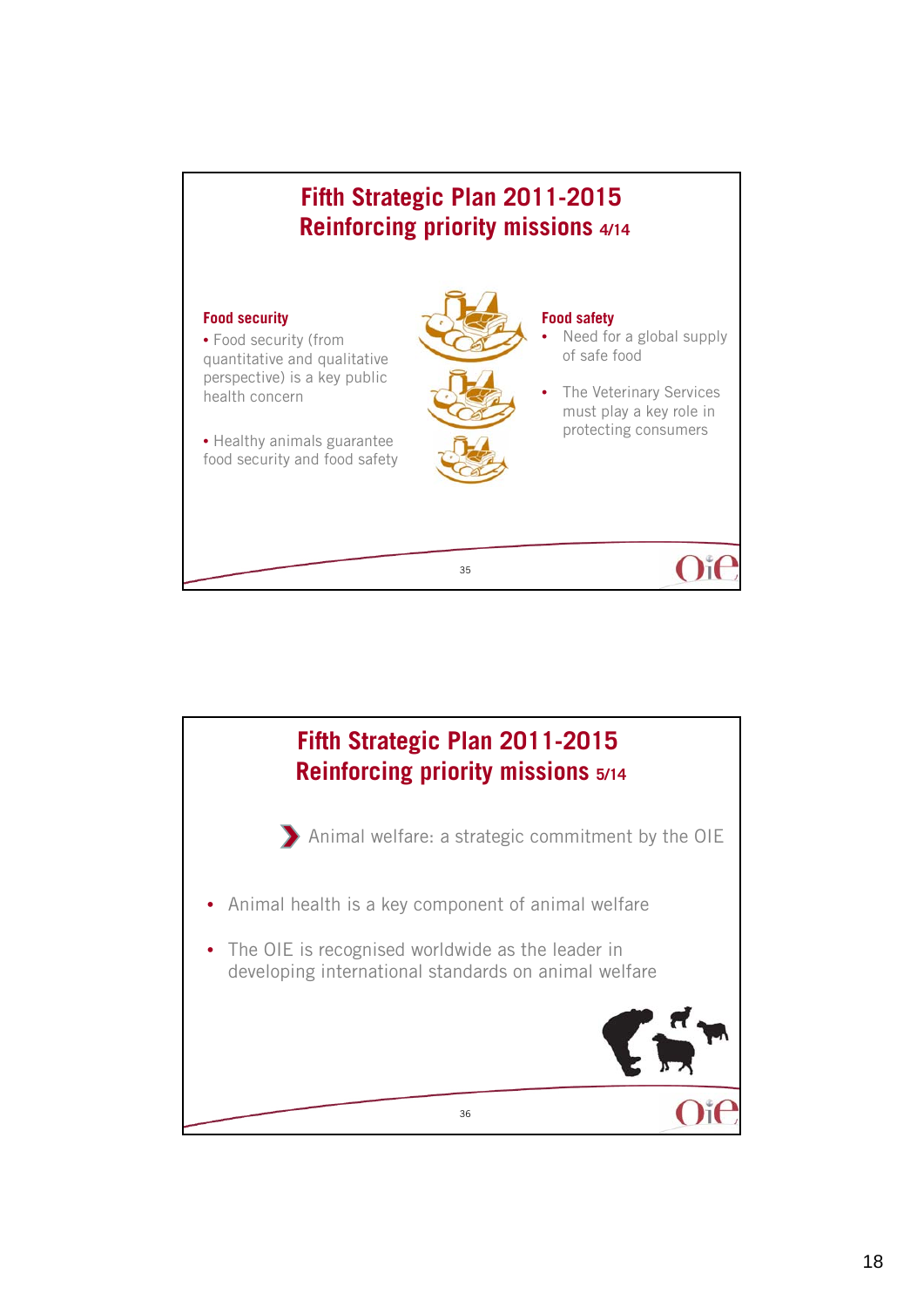

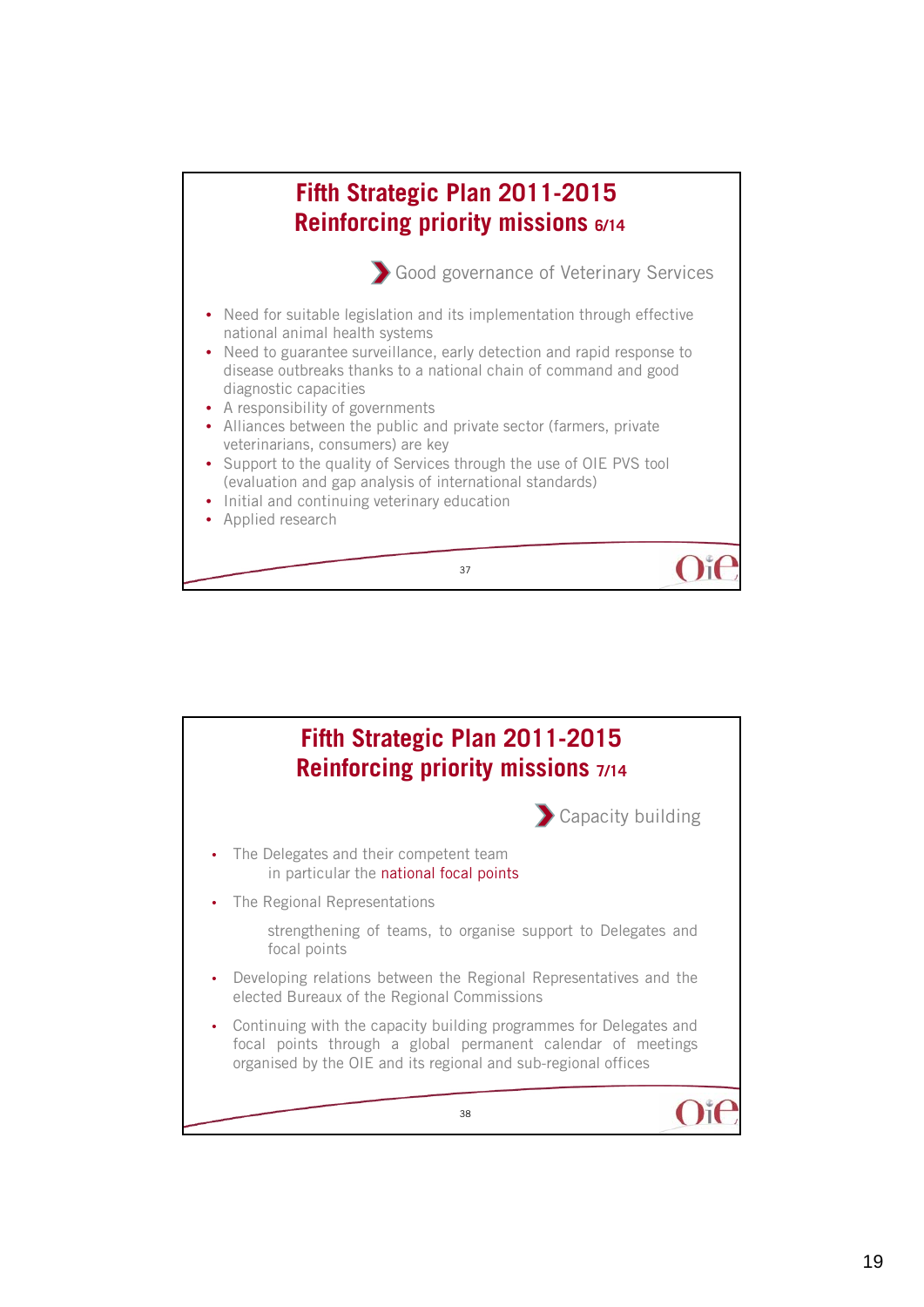

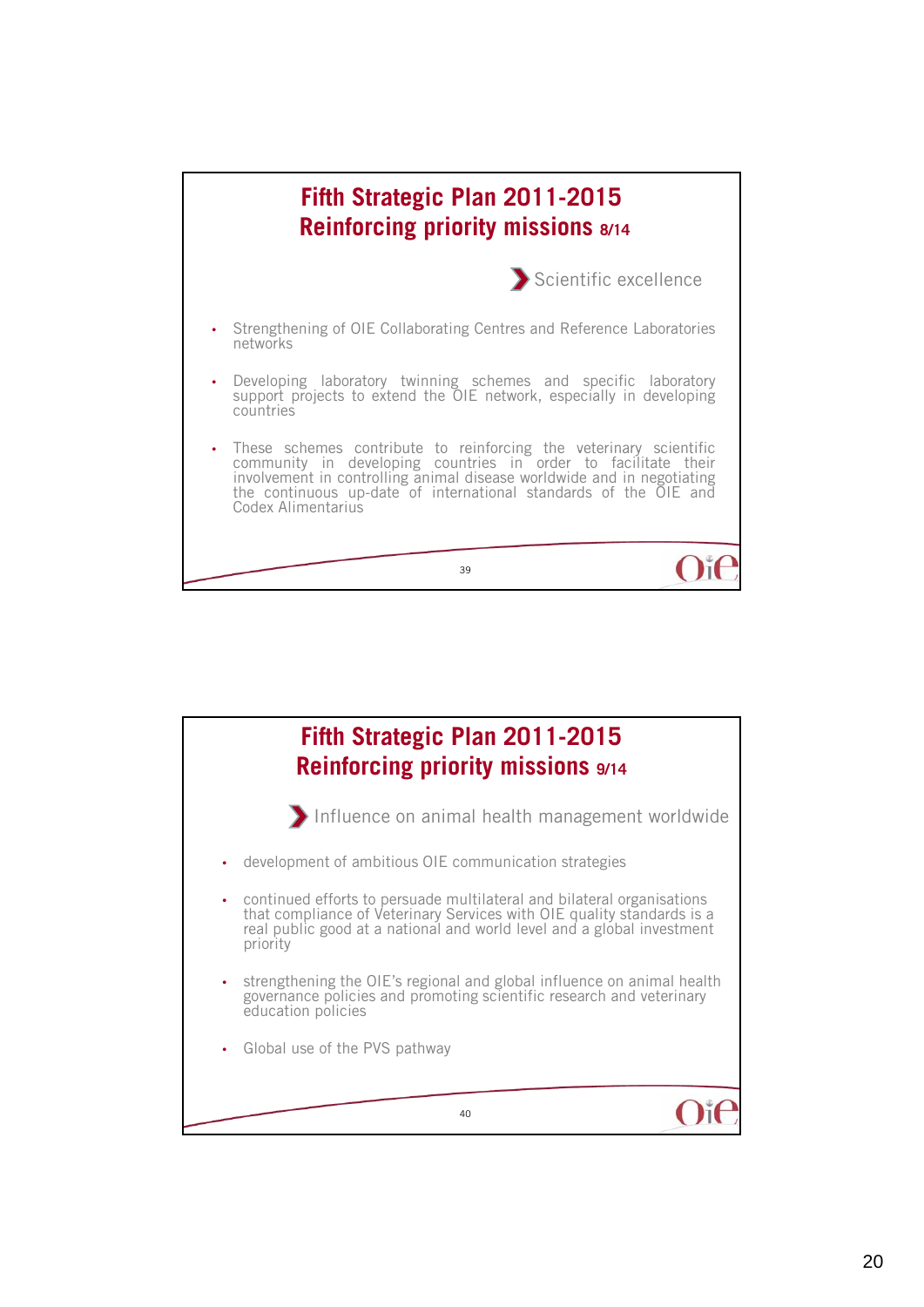

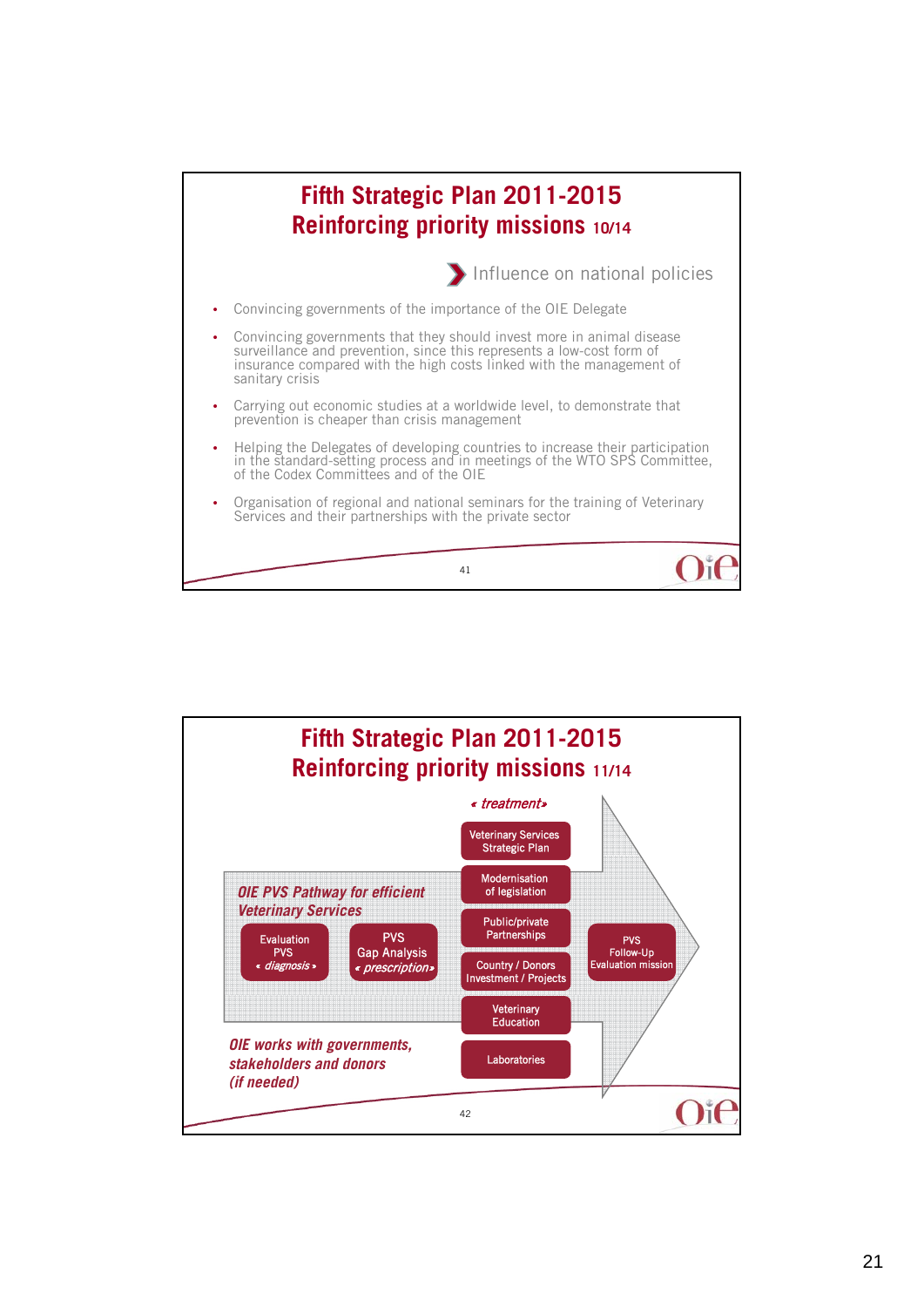

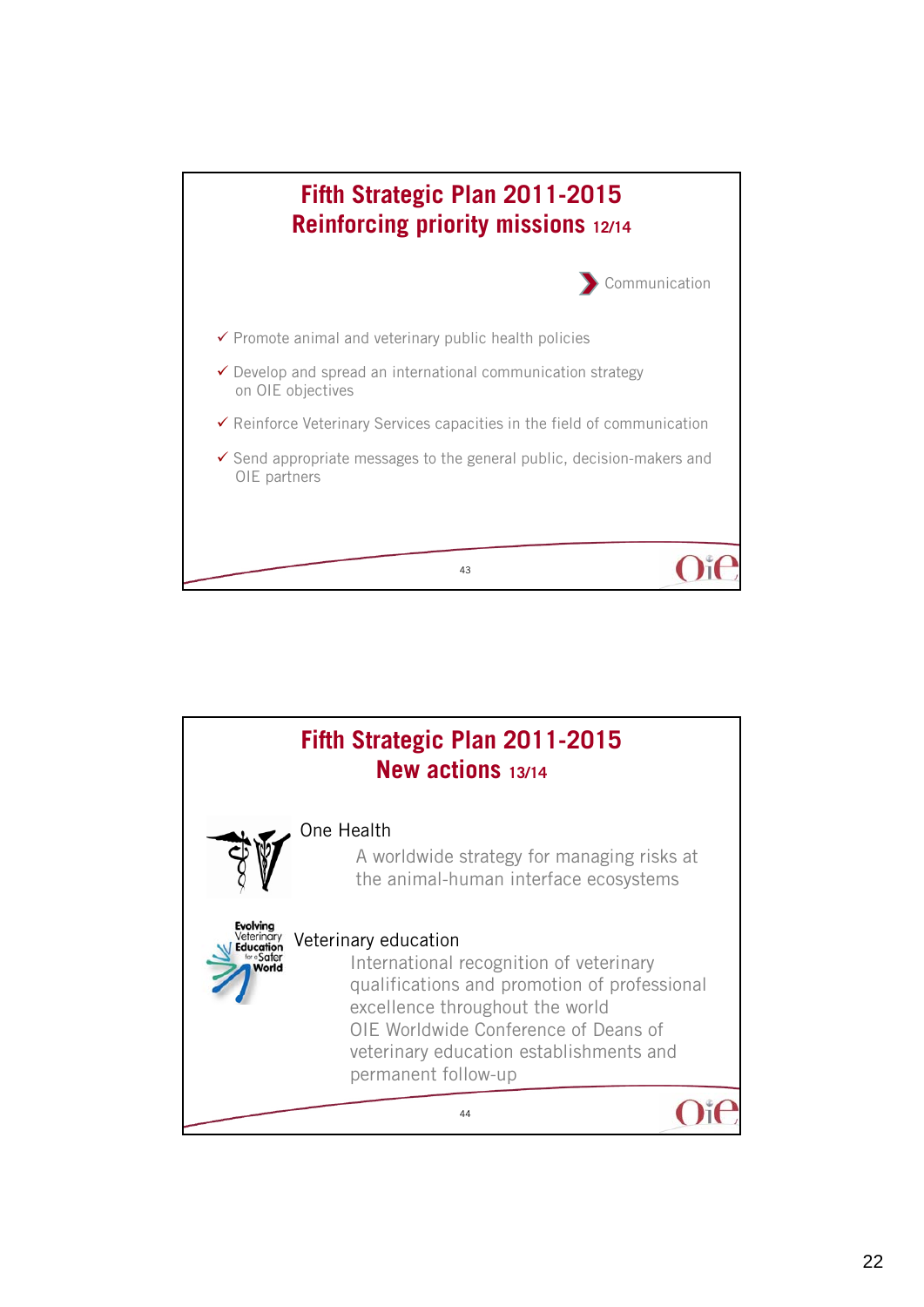

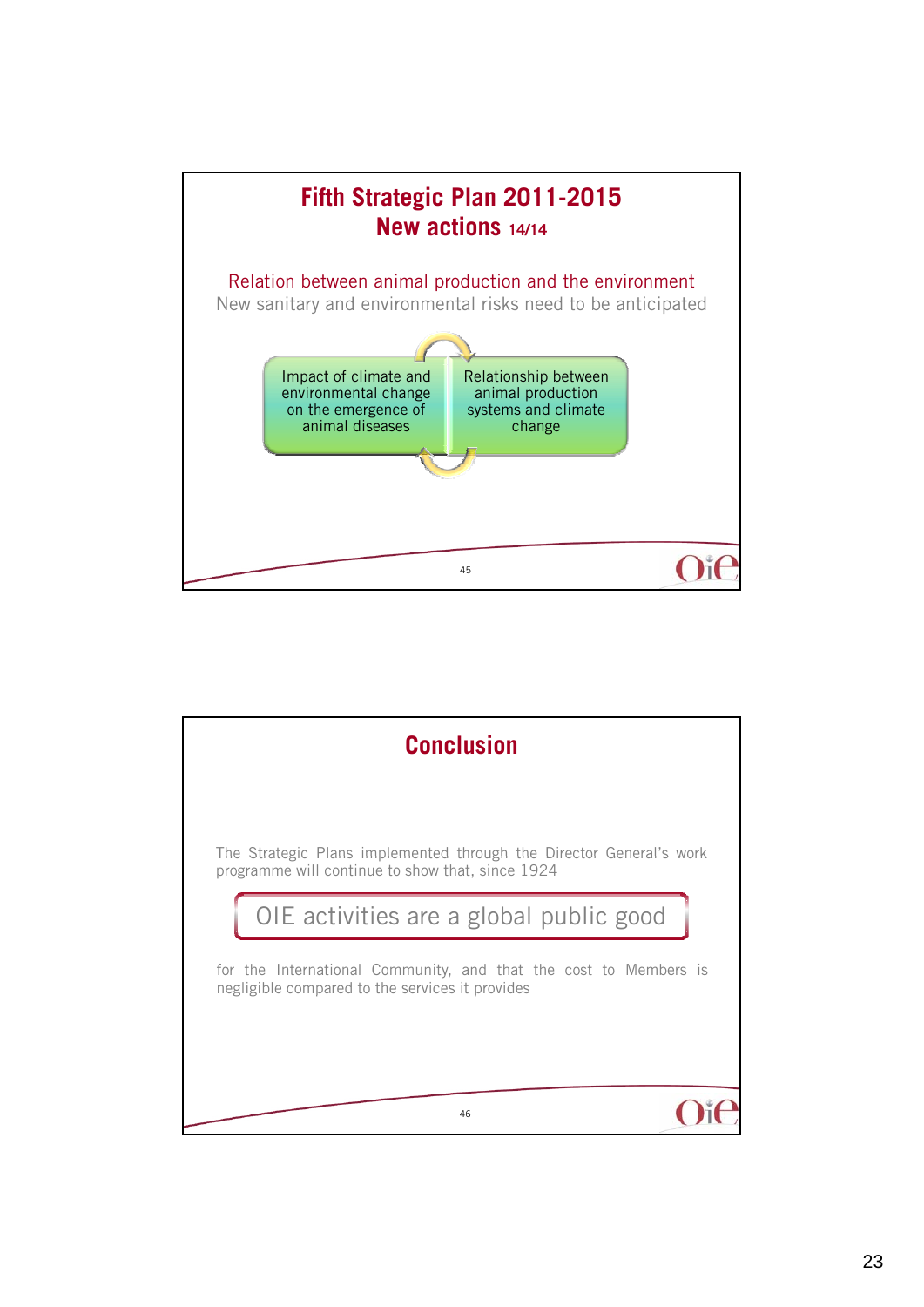